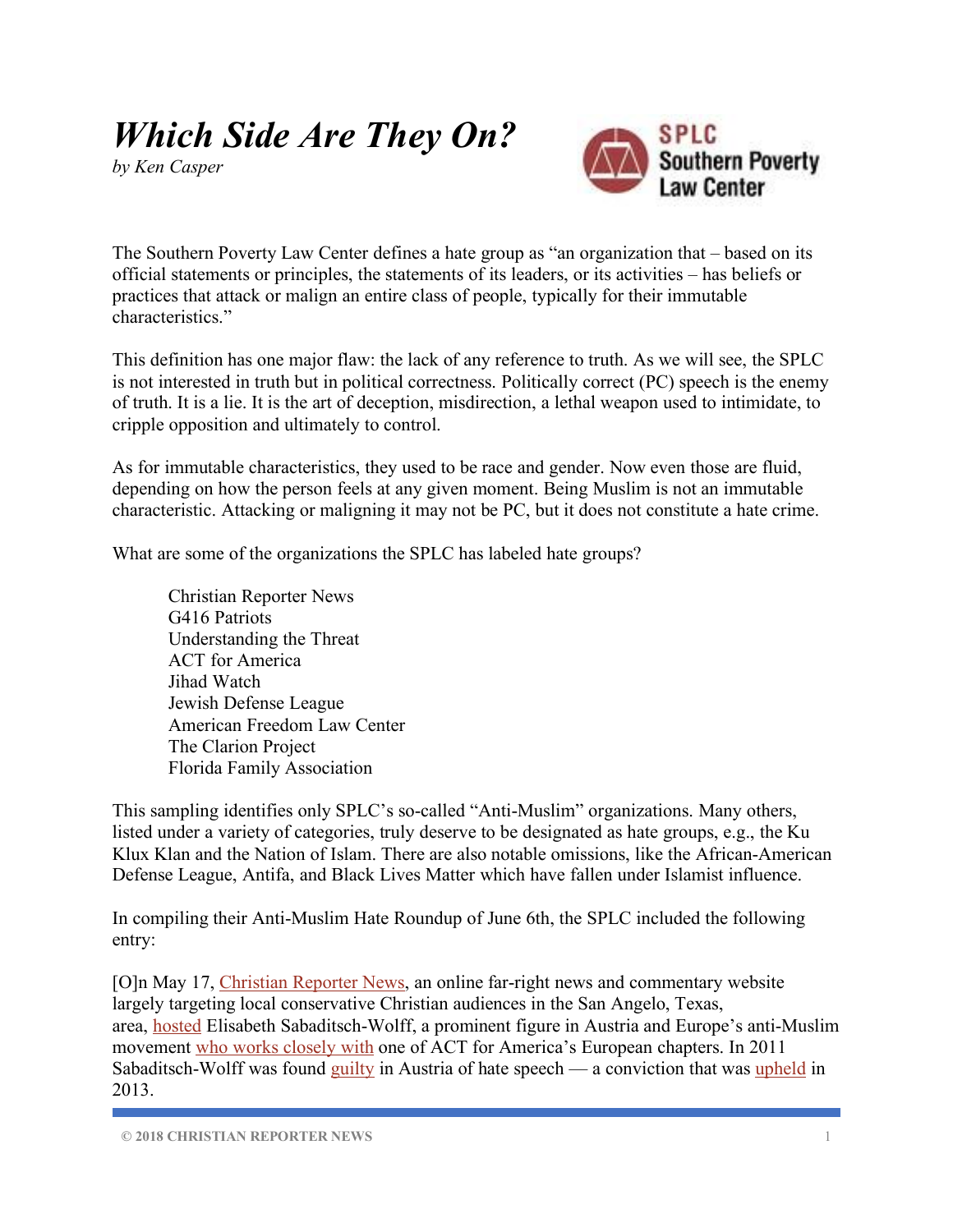No other information was offered. I must point out that everything in this quote is true—as far as it goes. The issue is that it doesn't go far enough.

- Why is the *Christian Reporter Ne*ws on the hate-watch list?
- What makes the *Christian Reporter News* a far-right organization?
- Why is the loaded word "targeting" used, instead a neutral term like "serving"?
- Why isn't it mentioned that Sabaditsch-Wolff's defense at trial was that everything she said was true, that the court conceded it was, that her crime was not spreading falsehoods but expressing undesirable truths—from a Muslim standpoint. (Why isn't the SPLC outraged by this?)
- Why isn't Sabaditsch-Wolff's pending appeal to the International Court at the Hague mentioned?

Most of all:

- Why isn't the Council on American Islamic Relations (CAIR) on the above hate list?
- And why has the SPLC allied itself with CAIR as a "Muslim Advocate"?

The Muslim Brotherhood created CAIR as part of Hamas, a designated terrorist organization, in the U.S. in 1994. Its objective is the same as ISIS and Al Qaeda, the imposition of Islamic rule/Sharia law worldwide through jihad.

CAIR was named as an un-indicted co-conspirator in the Holy Land Foundation trial of 2008, the largest successfully tried terrorist-support trial ever successfully prosecuted in American history. CAIR not only holds views and goals that are hostile to our way of life, it sponsors terrorism against us. This is not idle speculation but proven, documented fact. CAIR's mission is called "Civilization Jihad" and is clearly defined in their own documents, which were used in their 2008 trial:

The *Ikhwan* [members of the Muslim Brotherhood] must understand that their work in America is a kind of grand jihad in eliminating and destroying the Western civilization from within, and "sabotaging" its miserable house by the hands of the believers, so that it is eliminated, and Allah's religion is made victorious over all other religions. *(Muslim Mafia,* P. David Gaubatz, p. 230)

What the SPLC is trying to do as an "Advocate" for Muslims is to silence the opposition. PC speech is the first step toward a gag order. Limit what people can talk about and the vocabulary they can use, and you've restricted communication and reduced the opposition's ability to focus on the real target.

It is interesting that one of the organizations the SPLC condemns as anti-Muslim is the Clarion Project. This organization published the Muslim Brotherhood's plan to carry on "civilization jihad," the orchestrated campaign to subvert and overthrow America's political and social institutions from within.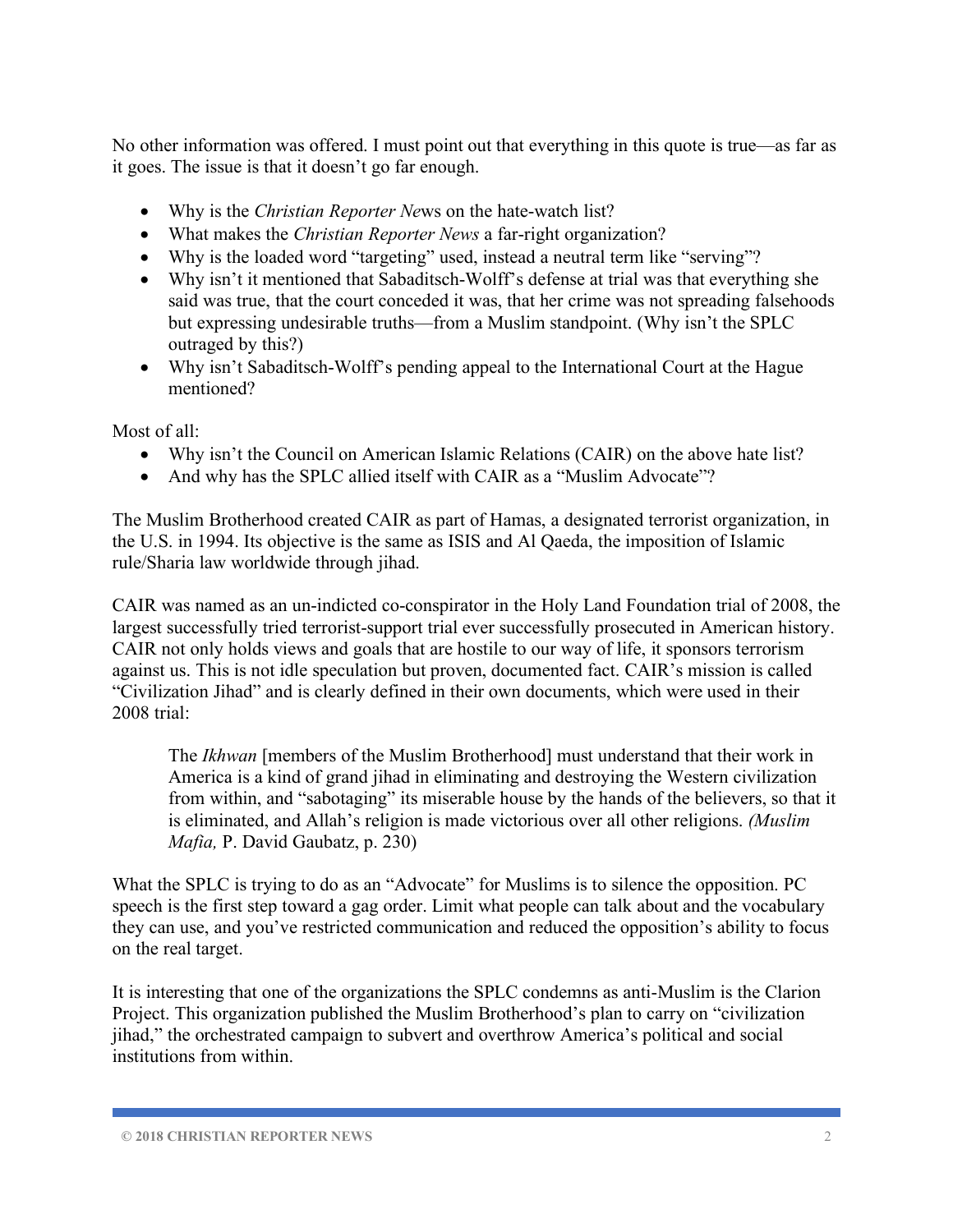This raises another crucial question: why would any American who values the Declaration of Independence, the U.S. Constitution and the Bill of Rights take up the Islamic cause, whose goal, by its own admission, is to overthrow our republic and establish a caliphate?

Is it even remotely possible the leadership of the SPLC doesn't realize the prime mission of many of their so-called anti-Muslim hate-groups is education? That their goal is to make their fellow citizens aware of the dangers around them and the enemy within?

"There is nothing good for non-Muslims in the Sharia. This is why every believer has a reason to know Sharia law, especially those in politics, regulation and legal matters. Sharia law is about the unbeliever as well as the Muslims. Islam's attitudes and actions about unbelievers are political, not religious.

"Even though Sharia violates every principle of our Constitution, it is being implemented today, because Americans are unaware about Sharia and its meaning." *(Sharia Law for Non- Muslims,* Bill Warner, CSPI, p. 9)

Here are a few examples of Sharia being completely irreconcilable with our Constitution?

- Our Constitution stands for equality before the law. Sharia regards a woman's testimony as worth only half that of a man's.
- Our Constitution prohibits cruel and unusual punishment. Islamic law mandates a woman who has been raped must be stoned to death for having had sexual intercourse with a man not her husband. They place her in a pit, bury her up to her shoulders, then throw rocks at her head until she is dead. Mohammed himself specified the stones not be so small they do no serious damage, and not so big they kill her quickly. The intent is pain and suffering.
- Our constitution requires "due process" for anyone accused of a crime. Under Sharia Law a man can beat his wife for any reason or for no reason at all. A man has the unconditional right, even duty, to kill his children if they don't obey him. "Honor killing" is practiced not just in faraway places. We have seen Muslim fathers in this country kill their daughters because they associated with Christian boys.

In its education role, the Christian Reporter News has brought in former Muslims, government employees, Christian apologists, even a former Sharia lawyer to inform members of our community about political Islam. In doing so they have put their own lives in danger because Islamists don't want the truth to get out. They know Americans will reject Sharia law once they understand its content and realize it is completely incompatible with our Constitution and Bill of Rights. For that the SPLC has marked the Christian Reporter News a hate group. How sad.

How telling too that in a recent controversy the SPLC accepted the role of "Muslim Advocate" for CAIR and other Muslim interests over American law enforcement. John Guandolo, a former FBI agent and subject matter expert, gave a day-long workshop in San Angelo to local law enforcement officers regarding Islam's penetration into our government agencies and social institutions. Attacking the bona fides of the speaker and charging that the training was full of lies (without presenting any evidence to prove it), the SPLC led the charge to rescind already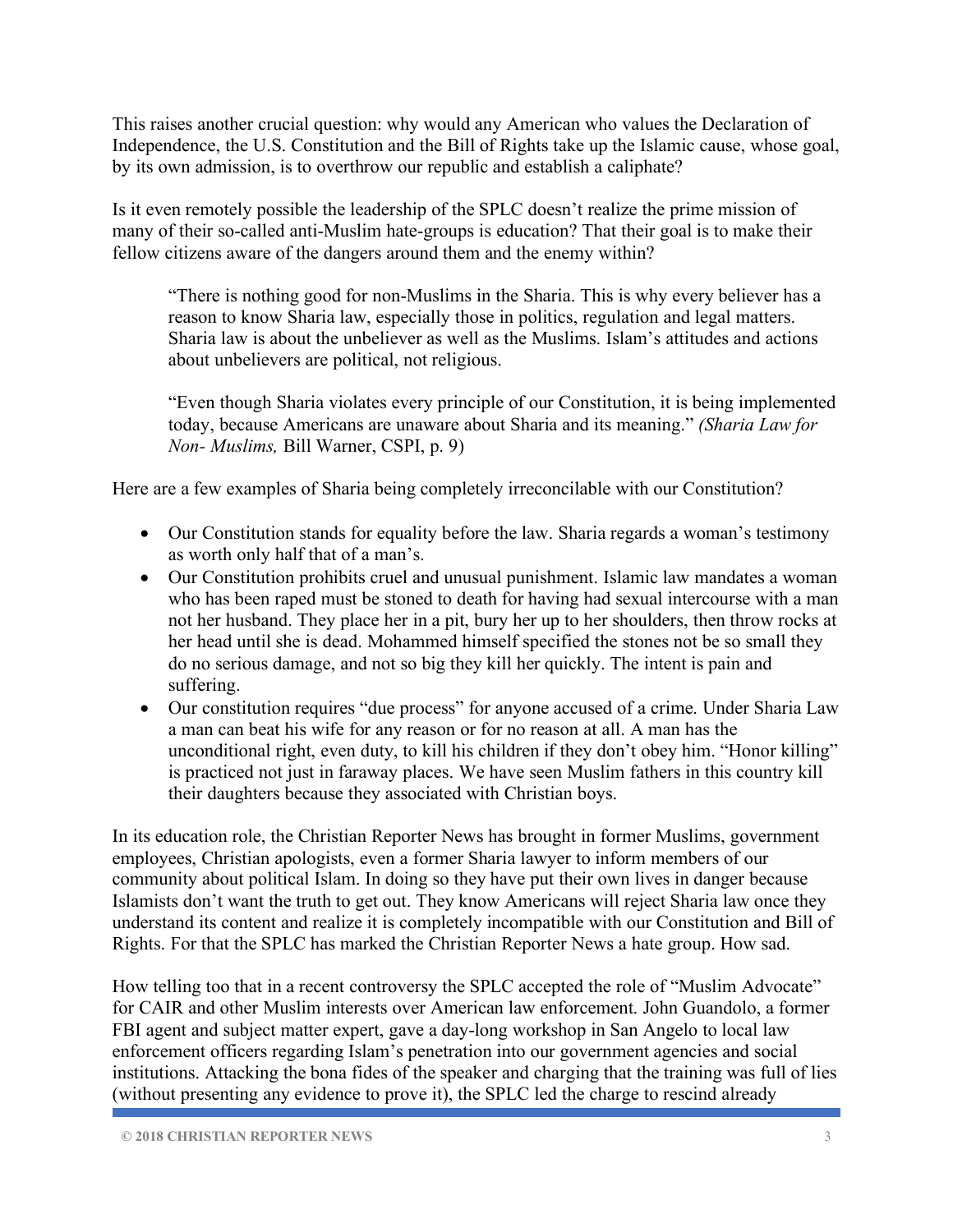approved continuing education credits to the law enforcement attendees. Note: Guandolo has a standing offer of \$1,000 in cash for anyone who can prove even one of his statements about Islam to be wrong. Nobody has ever been able to collect, including Sharia law expects. Nevertheless, the Texas Commission on Law Enforcement caved to the outside pressure. The credits were denied, proving the very lesson Guandolo was making, that Islam and its stooges have penetrated every level of government, including local law enforcement.

Training credits have been rescinded, but what those in attendance learned cannot be. Nor will their continuing education cease. The bell cannot be unrung.

But who and what is the SPLC? Have its many lawyers and legal research scholars become mouthpieces for the Muslim Brotherhood because they receive generous financial contributions from Hamas-sponsored CAIR? Or are they aiding and abetting the terrorist organization because they share its desire to destroy this American republic? If the latter is the case, they are guilty of treason.

On their website they say: "The SPLC is dedicated to fighting hate [sic] and bigotry and to seeking justice for the most vulnerable members of our society. Using litigation, education, and other forms of advocacy, the SPLC works toward the day when the ideals of equal justice and equal opportunity will be a reality." Seemingly noble thoughts and aspirations. Notice their first line of approach is litigation. That's a PC word for intimidation, and it fits right in with the Muslim Brotherhood's campaign of "civilization jihad." In essence what they are saying is: "Do what we want, or we'll sue you into bankruptcy." Too often it works. After the caliphate is established it will be: "Do what we say, or we will kill you." Is the SPLC so blind to history that they don't know "useful idiots" won't be part of the "we" unless they convert to Islam?

Our country has never been in such serious danger as it is today, not in the Civil War, not during World War II, the Cold War, the Gulf Wars or in our confrontations with North Korea and Iran. We are witnessing from afar the collapse of old Europe. Austria has lost its freedom of speech even to say the truth. Germany is as bad. Sweden is gone. So is Belgium. All have collapsed to the PC juggernaut, by the civilization jihadis' skillful use of western freedoms to enslave more millions of peace-loving people than Hitler even dreamed of. Sophisticated Europeans have forgotten peace is the end, not the means.

England, the ancestral home of our Founding Fathers, where Locke, Hobbes and Blackstone delved into the unalienable rights endowed by our Creator and taught us that all men are created equal . . . England is on the brink of a total civil-rights collapse. Can we be far behind?

And so the question remains: why would an organization that prides itself on being opposed to hate crimes ally itself with an international enterprise that seeks to throw away the Constitution with all its safeguards and protections of liberty in favor of a totalitarian culture that chops off people's hands for theft, performs female genital mutilation on their wives and daughters, organizes rape gangs to intimidate communities, crucifies children in front of their parents because they refuse to acknowledge Allah as the one, true god? Could there be a more hateful group? Apparently the SPLC doesn't see it that way. Instead they persecute those who would expose Islam's agenda. I wonder how many pieces of silver that betrayal earns them.